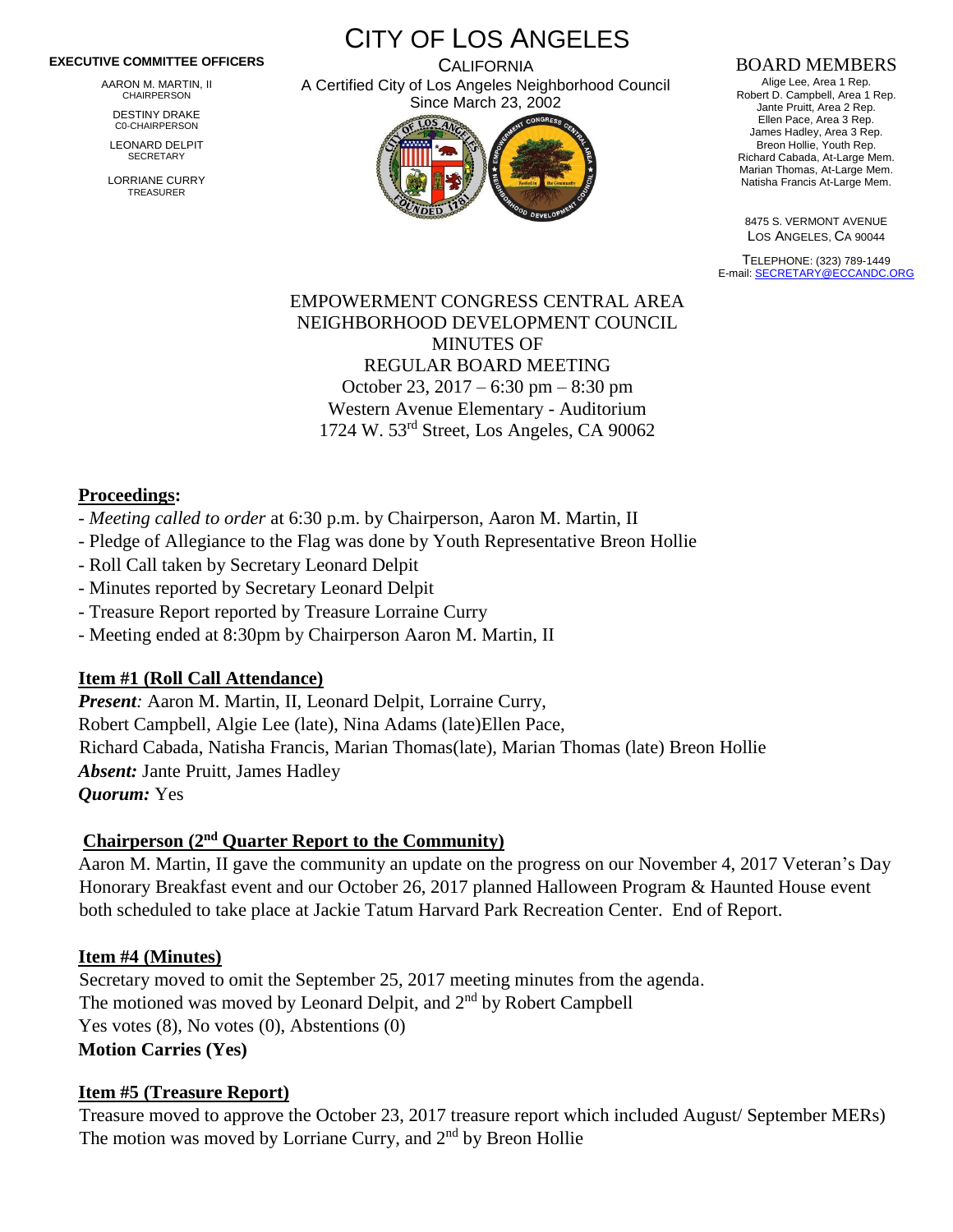A roll call voted was done by Secretary Leonard Delpit Yes votes (8) Aaron M. Martin, II, Leonard Delpit, Lorrain Curry, Robert Campbell, Ellen Pace, Richard Cabada, Natisha Francis, Breon Hollie, No votes (0), Abstentions (0), M**otion Carries (Yes)**

#### **Item #6 (Elected Official Reports)**

#### **(Present)**

- **California State Assemblymember, Sebastian Ridley-Thomas from the (54th Assembly District**) of California spoke about how the state assembly came off a busy legislative session in Sacramento. He was pleased to announce to the board and to the community that he had a lot of assembly bills signed by Governor Edmond G. Brown, Jr. in Sacramento. Assembly Bill 23 was the most important bill that impacted our stakeholders and our community. This bill authorizes and protects single gender institutions and educational programs, He went into details by saying "today we have given our students and families additional opportunities to prepare for the careers of the tomorrow." He was pleased to know that the governor acknowledges the critical value of single gender education environments in public schools. He spoke about the state's transportation tax and gas tax which can provide funding for maintenance of streets and roads. He spoke about the state's Urban Forestry Program which can provide funding for tree replanting and rainwater sheds He spoke about Measure M, Cap and Trade a program to help reduce C02 in the environment, park bond for greenspace, housing bond for subsidizing housing, and he spoke about much more.

#### **(Present)**

- **California State Assemblymember, Sebastian-Thomas field deputy Lavada Thomas** spoke about the assemblyperson has a grand opening on November 4, 2017. She spoke about her office is started up a public leadership program for ages 16 and up, who has at least a 3.0 or better the deadline is December 31, 2017 and they will receive community service points.

# **(Present)**

- **Los Angeles City Councilmember Marqueece Harris-Dawson Office from (8th Council District)** field deputy spoke about street weeping along Western Avenue from Imperial to the 110 freeway, sewer project on Gage and  $60<sup>th</sup>$  and Western, tree trimming on Florence Ave he stated the council office got someone to perform the work already, he spoke about two (2) upcoming meetings at city hall on cannabis and final plans on the regulations are in the making, he spoke are how the council office needs some volunteers from the community and the board to help with the homeless count scheduled for January 25, 2018.

**Problems & Concerns: in (CD-8)** Secretary Leonard Delpit stated that St. Brigid Catholic Church has several complaints along Western Avenue near  $52<sup>nd</sup>$  that the street lighting was poor, prostitution problems around the church property on weekdays both mornings and nights, and street cleaning along Western Avenue needs to improve. Richard Cabada spoke about the car theft problem from Arlington to Western and from Martin Luther King to 42<sup>nd</sup> Place. Councilman Harris-Dawson field deputy reported to the board that the Senior Lead Officer from Southwest Community Police Station was not present for today's neighborhood council meeting. Also, a stakeholder and Mr. Williams from St. Brigid Catholic Church reported a shooting, and a human trafficking problem and near  $52<sup>nd</sup>$  and along Western Avenue and Mr. Williams also, stated that Los Angeles City Councilmember Harris-Dawson office was not responding to the him or the church regarding this matter aft they made many called to his office.

> EMPOWERMENT CONGRESS CENTRAL AREA NEIGHBORHOOD DEVELOPMENT COUNCIL Regular Meeting Minutes were prepared by, Secretary Leonard Delpit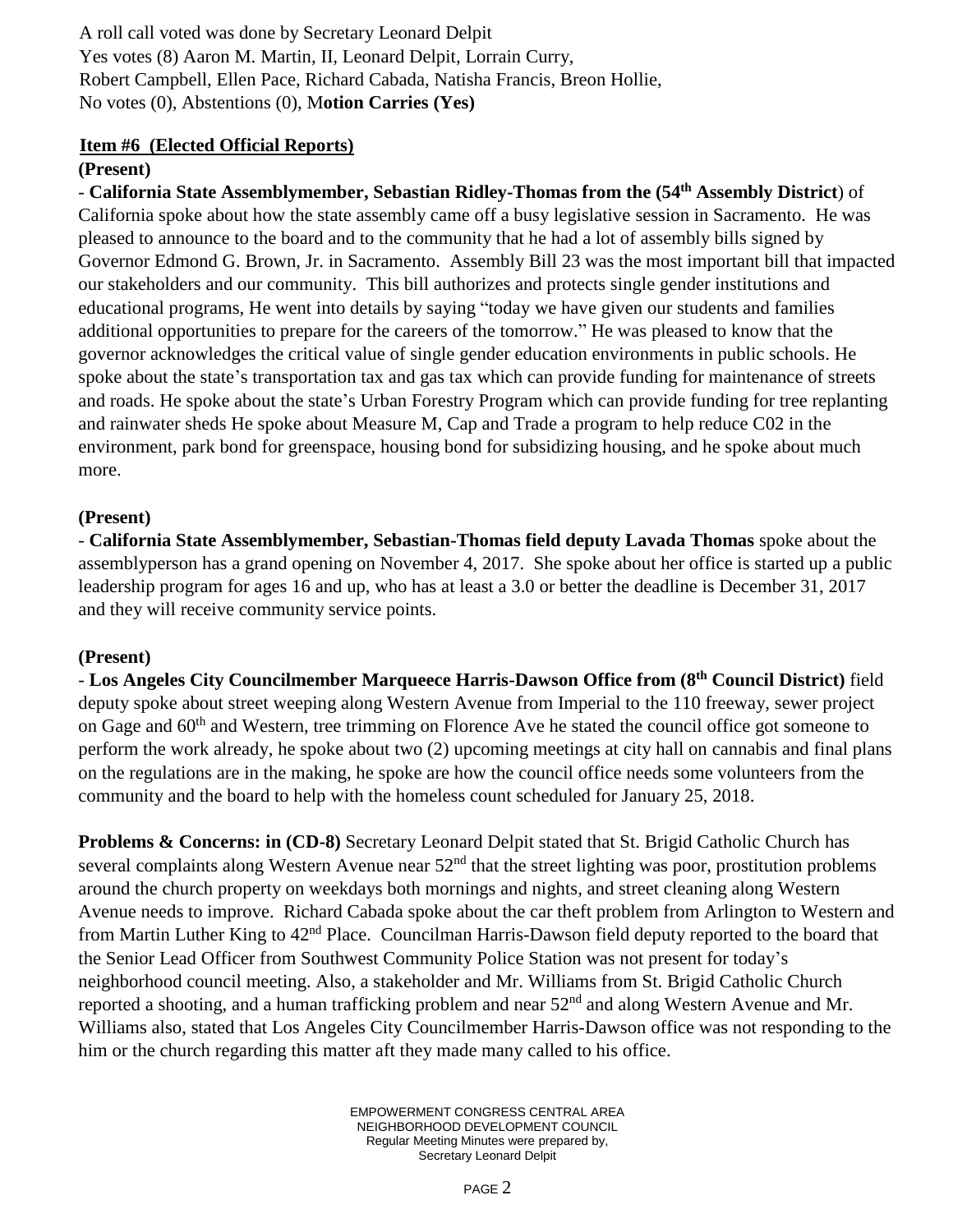# **Note (No Show): LAPD Senior Lead Officers (SLOs) and Neighborhood Prosecutors (NHPs)** from the

77th Community Police Station and the Southwest Community Police Station were all not present an absent at tonight's neighborhood council Regular Board Meeting.

#### **Item #8 (Public Officials Reports)**

### **(Present)**

- **Brett Shears form Department of Neighborhood Empowerment (EmpowerLA**) stated that on October 3, 2017 the neighborhood council elections for 2018 was formally pushed back to 2019. He stated that moving forward there be several working groups to help improve the neighborhood council system, and that there will be a workshop on social equity. He spoke briefly about the space shuttle funds and how Secretary Leonard Delpit has been involved in the process and that here will be an upcoming meeting on Wednesday, October 25, 2017 regarding the space shuttle funds.

#### **Item #8 (Presentations)**

### **(Present)**

- **Scott Dunaway from DK Communications** gave a presentation about the proposed wireless rooftop cell phone towers to be installed at 1524 Martin Luther King Boulevard. Robert Campbell had some questions for the Scott Dunaway the speaker and a few stakeholders had some question for the speakers.

### **Item # 9 (Public Comments)**

- **(None)** No one from the public filed out a public comment card and presented it to the secretary**.**

#### **Item #10 (Old Business) (Action Items) Funding Request (Treasure)**

# **a. Treasure moved to approve the Moore Business Results Proposal dated June 14, 2017**

in the amount of not to exceed (\$3,600) The motion was moved by Lorriane Curry and 2<sup>nd</sup> by Breon Hollie

A roll call voted was done by Secretary Leonard Delpit

# **Vote Count:**

Yes votes (10) Aaron M. Martin, II, Leonard Delpit, Lorrain Curry, Robert Campbell, Nina Adams, Ellen Pace, Richard Cabada, Natisha Francis, Marian Thomas, Breon Hollie No votes (0), Abstentions (0), Note: Algie Lee (ineligible) **Motion Carries (Yes)**

# **b. Chairperson moved to approve Veterans Day Breakfast Day scheduled for November 4, 2017**

in the amount of not to exceed (\$1,547.75) The motion was moved by Aaron M. Martin, II and 2<sup>nd</sup> by Robert Campbell A roll call voted was done by Secretary Leonard Delpit

# **Vote Count:**

Yes votes (8) Aaron M. Martin, II, Leonard Delpit, Lorrain Curry, Robert Campbell, Nina Adams, Richard Cabada, Marian Thomas, Breon Hollie No votes (0), Abstentions (0), Note: Algie Lee (ineligible) **Motion Carries (Yes)**

> EMPOWERMENT CONGRESS CENTRAL AREA NEIGHBORHOOD DEVELOPMENT COUNCIL Regular Meeting Minutes were prepared by, Secretary Leonard Delpit